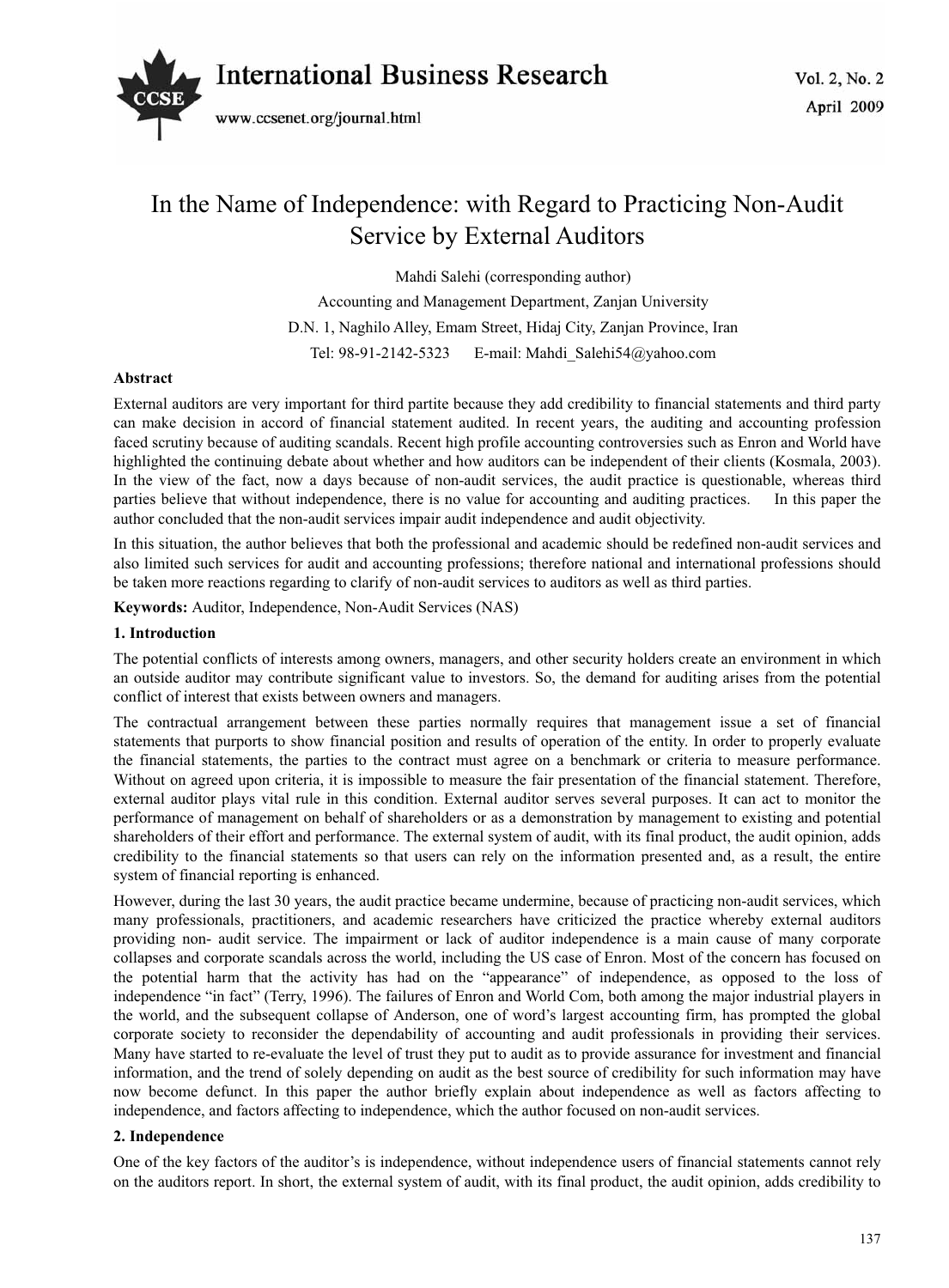the financial statements so that users can rely on the information presented and, as a result, the entire system of financial reporting enhanced (Sucher et al 2004). Furthermore, independence is the core of this system.

The concept of audit independence is fuzzy, the rules governing it are complex and burdensome, and a reexamination is long overdue (Elliott and Jacabson, 1992).

DeAngelo (1981) defined auditor independence as "the conditioner probability of reporting a discovered bridge".

Arens et al. (1999) defined "independence in auditing" as taking an unbiased viewpoint in the performance of audit tests, the evaluations of the results and the issuance of audit reports. Independence includes the qualities of integrity, objectivity and impartiality. Knapp (1985) states the independence in a different angle. He viewed it as "The ability to resist client pressure". According to Flint (1988)"Independence, therefore, is not a concept which lends itself to universal constitution prescription, but one for which the constitution prescription will depend on what is necessary to satisfy the criteria of independence in the particular circumstances".

The ISB (2000) defines independence as: Freedom from pressures and other factors that impair, or are perceived to impair, an auditor's willingness to exercise objectivity and integrity when performing an audit it is the absence of certain activities and relationships that may impair, or may be perceived to impair, an auditor's willingness to exercise objectivity and integrity when performing an audit.(ISB 2000: 44).

There are two approaches of audit independence have commonly been referred to as independence of fact and independence of appearance.

#### *2.1 independence: in fact and appearance*

According to Mautz and Sharaf (1964) there are two aspects of independence: firstly, the real independence of the individual practitioner in the performance of his/her works and secondly, the apparent independence of auditors as a professional group. These two concepts of independence have been referred to as 'practitioner independence' and 'professional independence' respectively.

Independence may be a state of mind or a behavior. According to AUP 32, independence requires a freedom from bias, personal interest, prior commitment to an interest, or susceptibility to undue influence or pressure (AUP, 2001). This suggests that an auditor possessing the requisite state of mind will act in the correct fashion. In this context, auditors should not be independent in fact, but more importantly they should be seen to be independent in examining and attesting clients' financial statements (Stevenson 2002). Precisely, auditors are expected to be able to independently decide on reporting strategies without any influence from their clients' management (Cullinan, 2004).

Orren (1997) states that independence in fact refers to the actual, objective relationship between auditing firms and their clients whereas independence in appearance is the subjective stated of that relationship as perceived by the clients and the third parties. Church and Zhang, (2002) argue that independence in fact is necessary to enhance the reliability of financial statements. On other hand, independence in appearance is necessary to promote public confidence such that users will rely on audited financial statements.

The issues of independence in fact and appearance have also been acknowledged by the standard setting bodies. The AICPA acknowledged the importance of perceptions of auditor independence- 'Independent auditors should not only be independent in fact; they should avoid situations that may lead outsiders to doubt their independence' (AICPA 2001). The current AICPA Code of Professional Conduct (1988) explicitly requires not only actual independence from audit clients but also the appearance of independence to third parties. The SEC defined independence in fact and independence in appearance as separate but equally necessary factors in establishing the auditor's objectivity and integrity when certifying financial statements filed with the commission by an issuer of securities (Olazabal and Alwer, 2001).

According to Mautz and Sharaf (1964), there are three dimensions of auditor independence which can minimize or eliminate potential threats to the auditor's objectivity:

(I) Programming independence includes:

Freedom from managerial interference with the audit program; freedom from any interference with audit procedures; and freedom from any requirement for the review of the audit work other than which normally accompanies the audit process,

(II) Investigative independence en com passes:

free access to all records, procedures, and personnel relevant to the audit; active co-operation from management personnel during the audit examination; freedom from any management attempt to specify activities to be examined or to establish the acceptability of evidential matter; and freedom from personal interests on the part of the auditor leading to exclusions from or limitations on the audit examination.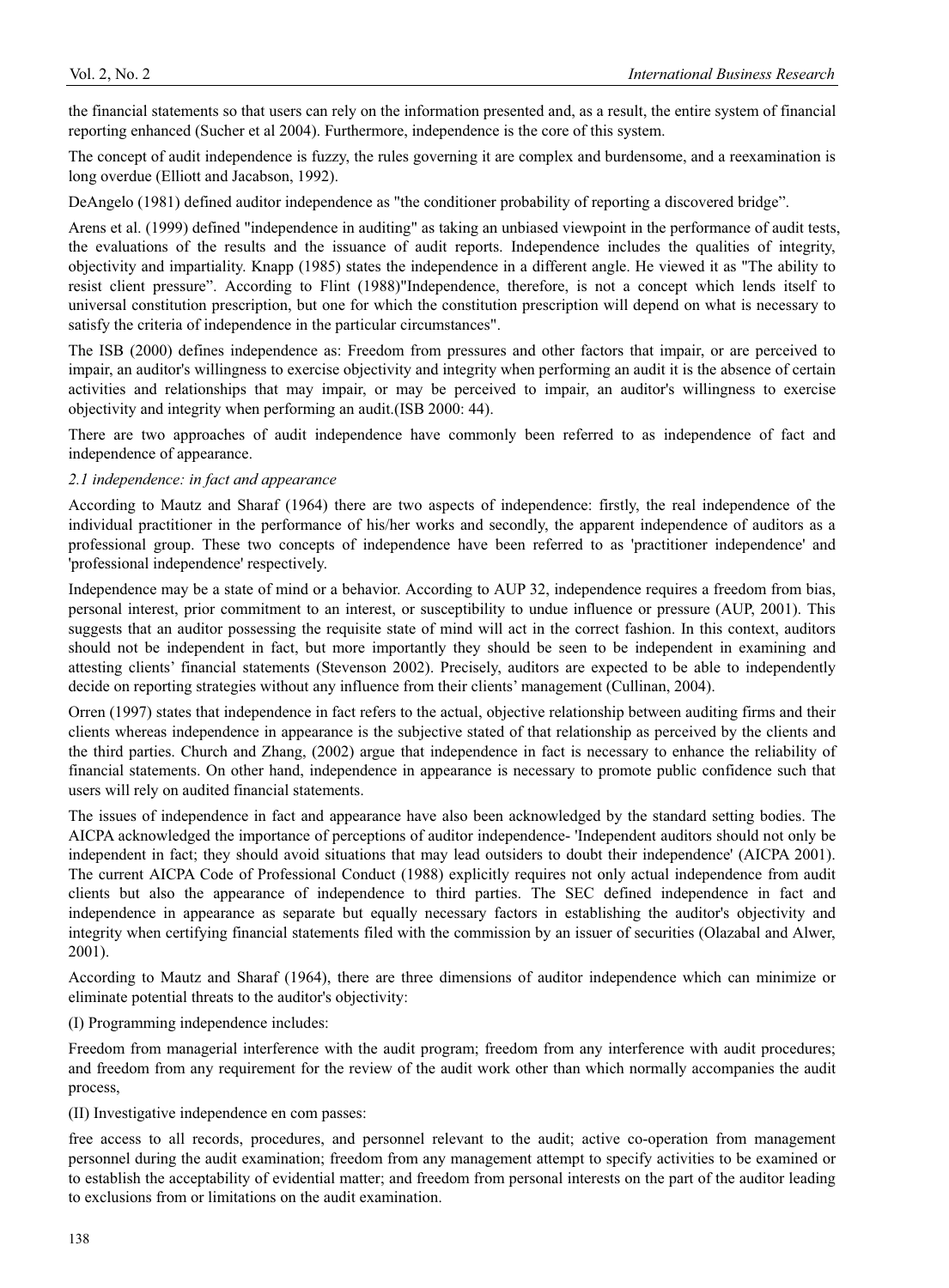(III) Reporting independence includes:

Freedom from any feeling of obligation to modify the impact or significance of reported facts; freedom from pressure to exclude significant matters from internal audit reports; avoidance of intentional or unintentional use of ambiguous language in the statement of facts, opinions, and recommendations and in their interpretations; and freedom from any attempt to overrule the auditor's judgment as to either facts or opinions in the internal audit report.

The immediate objective of the audit is to improve the reliability of information used for investment and credit decisions according to Elliott and Jacabson (1998) the principles of independence as follows:

Audit independence improves the cost – effectiveness of the capital market by reducing the likelihood of material bias by auditors that can undermine the quality of the audit. Therefore, they play vital role in economic sector. However, some factors may have negative affection to independence, which these factors should be identified by professionals and take sever action to reducing such a factors.

# **3. Factors Affecting To Independence**

Several situations may impair the auditor's independence, such as contingent fee arrangements, gifts, auditor's with personnel or operations, non-audit services (NAS), outsourcing, opinion shopping, reporting relationships, and others.

Among the factors that affect to auditor independence that have been studied are:

(1) The effects of gifts (pany and Reckers, 1980);

(2) The purchase discount arrangement (pany and Reckers, 1980);

(3) The audit firm size (Shockley, 1981; Gul, 1989);

(4) The provision of management advisory services (MAS) by the audit firm (Shockley, 1981; Knapp, 1985; Gul, 1989; Bartlett, 1993; Teoh and Lim, 1996; Abu Bakar et al 2005);

(5) The client's financial condition (Knapp, 1985; Gul, 1989; Gul and Tsui, 1992);

(6) The nature of conflict issue (Knapp, 1985);

(7) The audit firm's tenure (Shockley, 1981; Teoh and Lim, 1996);

(8) The degree of competition in the audit services market (Knapp, 1985; Gul, 1989);

(9) The size of the audit fees or relative client size (Gul and Tsui, 1992; Bartlett, 1993; Teoh and Lim, 1996; Pany and Reckers, 1980);

(10) The audit committee (Gul, 1989; Teoh and Lim, 1996); and

(11) Practicing non-audit services (NAS) by auditors (Beattie et al, 1999 and Rayhunadan;2003).

In this paper the author only attempted to clarify non-audit services and its affection to independence of auditors.

The audit failures that have been reported have led to major criticism of the auditing profession worldwide by exposing the weaknesses of the profession in term of safeguarding shareholders' and stockholders' interests (Brandon et al, 2004, Citron, 2003, Cullinan, 20004, Fearnley and Beattie, 2004, Ghosh and Moon, 2005, Gwilliam, 2003, Higson, 2003, Krishnan and Levine 2005); thus some of this criticism arose from non-audit service practices by auditors.

# *3.1 non-audit services (NAS)*

Non-audit services (NAS) may be any services other than audit provided to an audit client by an incumbent auditor. As the demand for business expert services grew over the late 20th century, public accounting firms expanded the scope of their services to include corporate and individual tax planning, internal audit outsourcing, and consulting related to mergers and acquisitions, information systems, and human resources. Recent concerns about auditor independence have focused on the provision of non-audit services to audit clients.

Today's public accounting firms have undergone dramatic changes in the last 25 years. Over the last decade the proportion of revenue of large public accounting firms derived from providing non-audit services grew from 12% to 32% (Public Oversight Board, 2000), suggesting that the economic bond between auditors and their clients strengthened over this time as auditors delivered more consulting-oriented services to their audit clients.

Based on the amounts reported in the Public Accounting Report, last year audit fees for the top seven accounting firms were approximately \$9.5 billion. These accounting firms audited over 80% of all registrants, and virtually every company with a large market capitalization. What's more, the audit and accounting fees of the largest accounting firms, as a percentage of their revenue, has decreased significantly from 70% of total revenue in 1976 for the Big Eight to 34% of total revenue for the same firms in 1998. (Ashbaugh 2004) Given the shift in revenue streams of public accounting firms, it is important to discuss the services that audit firms provide. An accountant becomes a Certified Public Accountant (CPA) to engage in attestation services, that is, conduct audits. Scholars concern that benefits either from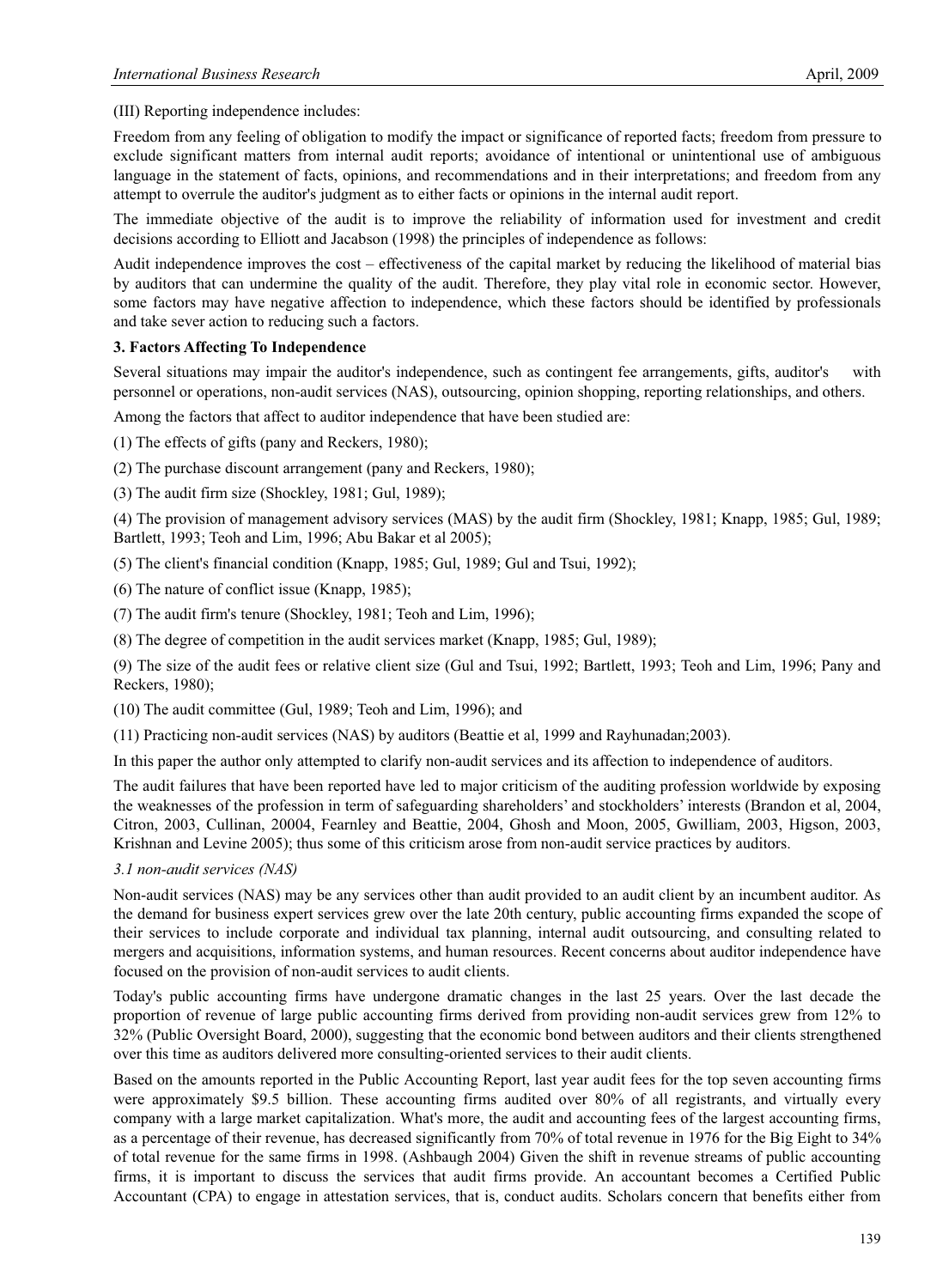cost savings or from fees revenue increases can strengthen the economic bond between auditors and their clients, which can further threaten auditor independence

It is found out that auditors believe that the auditors' work would be used as a guide for investment, valuation of companies, and in predicting, bankruptcy; furthermore, the third party fell that there is strong relationship between the reliability of the auditor's work and the investment decision. An also the auditor's work facilitates the process of economic development through the presentation of reliable information concerning the financial position of the companies (Whadan et al, 2005);therefore, the main question that arises when auditors provide or could provide both audit and non-audit services is whether the auditors are able to conduct their audits impartially, without being concerned about losing or failing to gain additional services, and the subsequent economic implications for the audit firm (Lee, 1993). Auditors seek to provide NAS because of the considerable economies of scope that ensue, i.e. cost savings that arise when both types of service are provided by the same firm. These economies of scope are of two types: knowledge spillovers that originate in the transfer of information and knowledge; and contractual economies that arise from making better use of assets and/or safeguards already developed when contracting and ensuring quality in auditing.

As far as, globalization in accounting and assurance service has also created the multi disciplinary nature of large audit firms (Brierley and Gwilliam, 2003). These multi disciplinary firms offer audit and non-audit services to audit clients and this have become one of the major concerns regarding the potential auditor independence dilemma (Quick and Rasmussen, 2005).

- The prohibition of specified non-audit services is predicated on three basic principles:
- An auditor cannot function in the role of management;
- An auditor cannot audit its own work; and
- An auditor cannot serve in an advocacy role for its client.

The range of services now offered by the audit firms to both the public and private sector is wide. This may summarized as follows:

- System, and IT;
- Training;
- Services for payroll;
- Risk management advice;
- Taxation, including tax compliance and tax planning advice;
- Corporate recovery and insolvency;
- Forensic and litigation support;
- Mergers and acquisitions services;
- Transaction support and follow up;
- Public offering;
- Recruitment and human resources; and
- Portfolio monitoring.

Provision of some of these services may provide a real threat to independence in the case of audit client. The principal threats which arise from the provision of non-audit services are:

- Self interest: the increase in economical benefit dependence;
- Self review: taking management decisions and auditing one's work;
- Advocacy: acting for the client's management in adversarial circumstances; and
- Familiarity: becoming too close to the client's management though the range of services offered.

One of the fundamental importance in understanding the conflict of interest that arises from the provision of non-audit services to audit clients is the fact that is so doing the audit firm is really serving two different set of clients; management consulting services and the audit committee, shareholders and all those who rely on the audited financials and the firm's opinion in deciding whether to invest in the case of audit (Levine and Kornish, 2000). So, in these cases the credibility of external audit work will be questionable. In the Enron case, it has been widely reported that Andersen received \$25m in audit fees and \$27m for non-audit services. There have been many criticisms about the potential conflict of interest faced by audit firms who receive large consultancy fees from their audit clients. Concerns are expressed about how an auditor with a statutory responsibility to company shareholders can handle a commercial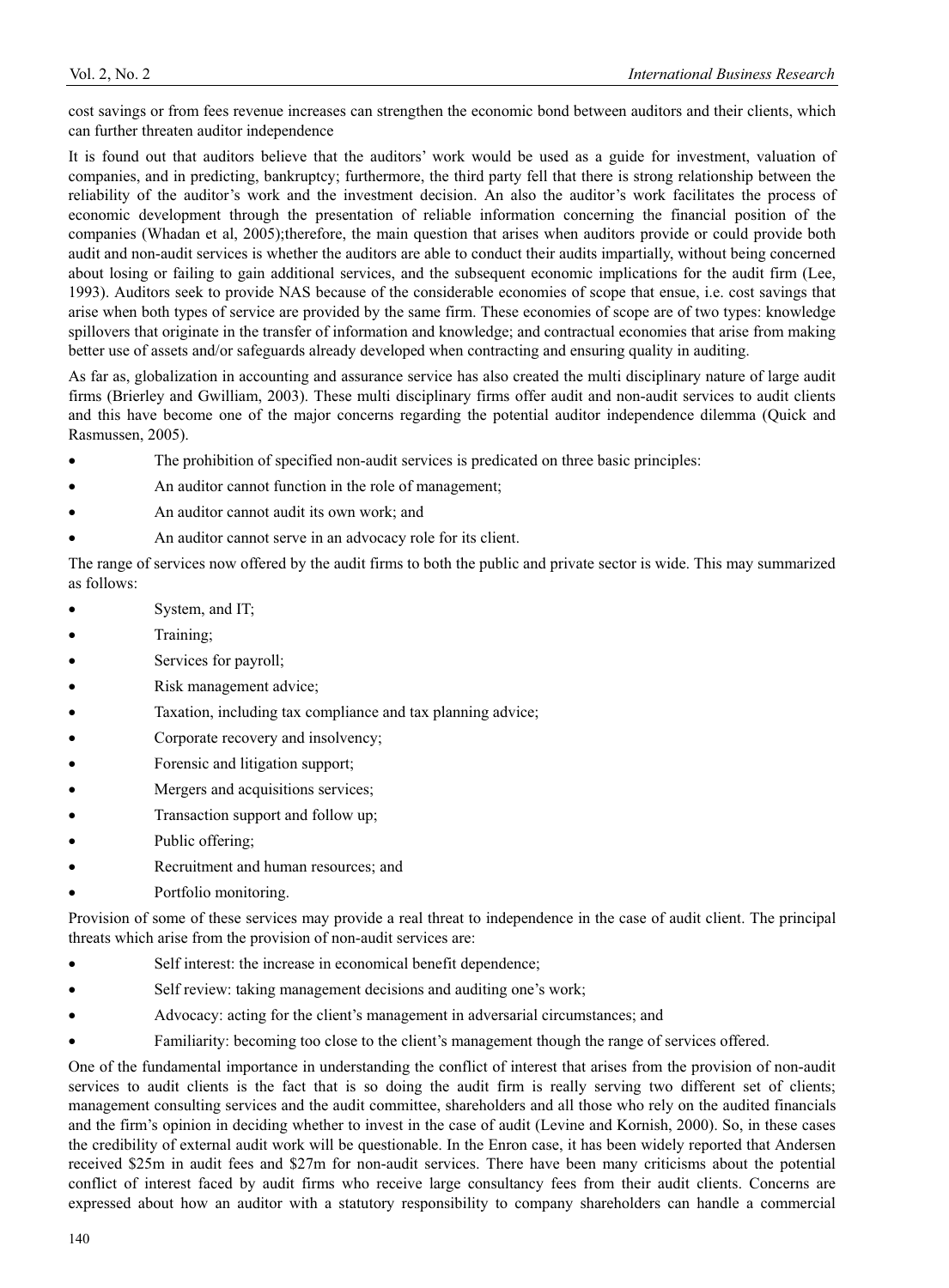relationship with the company's management and remain impartial.

# *3.2 management advisory system (MAS)*

Another item it also belongs to the non-audit services as well as highly affecting to the independence is management advisory system (MAS), which consist of advice and assistance to a client to improve capabilities and resources and achieve stated objectives. The accountant may conduct studies and counsel management in such matters as business organization, planning, controls, system's operations, personnel and finances. Management engagements require an investigation and analysis of the client's operations to determine the enterprise's objectives, the nature of the problem, and feasible solutions. They also include the evaluation of alternative solutions, formulation and recommended action, and suggestion s for and assistance in the implementation process. MAS could also require the review of the financial statements for a client. All these professional services may pose a threat to the auditor's independence. Auditors must, therefore, exercise due care to preserve their status of independence.

In providing management advisory services including training programs, supervision, review of engagements and co-contracting, those in charge should emphasize the significance of independence in mental attitude (Cook et al, 1988). The history of providing MAS to audit clients has been a thorny issue in the auditing profession. In providing MAS engagements, CPAs must be independent in fact; independence in appearance is encouraged (Wallace, 1995). CPAs must be careful that the combination of accounting, tax, and management services does not create conflict of interest or the appearance of such.

MAS threaten auditor independence. CPAs who provide them may:

- Become the client's advocate;
- Develop a stake in their client's success;
- Make decisions that they are later required to audit; and
- Become too close to management (Wallace, 1995).

There is an inherent skepticism about how close the relationship between the auditor and the management of the audit client can be without creating, in fact or in perception, a mutuality of interest that could impair the auditor's independence. As the scope of the services performed for the client by the audit firm broadens, the relationship between management and auditor becomes more proximate.

Shockley (1983) examined the effects of competition in the audit profession, management advisory services (MAS), and size of the audit firm in third-party perceptions of the external auditor independence. His results show that all the variables significantly affected third-party perceptions of auditor independence. Knapp (1985) also examined the effects of a number of variables that could affect third party perceptions of the auditor's ability to resist management pressure in an audit confect situation. His results indicate that the nature of the conflict, the financial condition of the client, and competition, affected the perceptions of the auditor's ability to resist management pressure

In cases, the audit firm even appeared to be in collusion with the management in hiding the facts. Naturally, this cast serious doubt regarding the independence of the auditors. The major factor behind such reservation was the amount that the auditors received as non-audit service (NAS) fees from these clients. Anderson, the auditor for Enron, is the best example, which got big amount for this matter (Flaming 2002). The collapse of Enron has left a severe dent on the reputation of the auditing profession. This has been acknowledged by the Big five accounting firms (Perry 2002).

# **4. Empirical evidence of non-audit services**

The idea that auditor independence may be eroded via an increase in the auditor economic bond has long been recognized. Most attention has been directed at the possible impact on auditor independence of non-audit services. Although, concerns the impact of non-audit services on auditor independence are not new (Zeff, 2003, a, b). The economic bonding between audit firms and their clients would influence auditor independence. It may be that the level of client pressure would increase and auditor becomes less concerned with the quality of internal control (Muhammad and Karbhari, 2006).

Beck et al. (1988) investigate the independence issue by investigating the audit firm tenure distribution for engagements in which recurring versus nonrecurring non-audit services are performed. They report that audit tenure for companies with high recurring non-audit services is greater on average, and with smaller variance, than the audit tenure of companies with low recurring non-audit services. Thus, the results of the Beck et al. (1988) study suggest that the provision of non-audit services does increase the economic bond between auditors and their clients. Other research also suggests that the joint provision of audit and non-audit services gives rise to economic rents, which create incentives for audit firms to compromise their objectivity, e.g., waive audit adjustments, to retain audit clients (Palmrose 1986; Simunic 1984).

Sami and Zhang (2003) investigated the effect of non-audit services on the backdrop of SEC's revised rule that stressed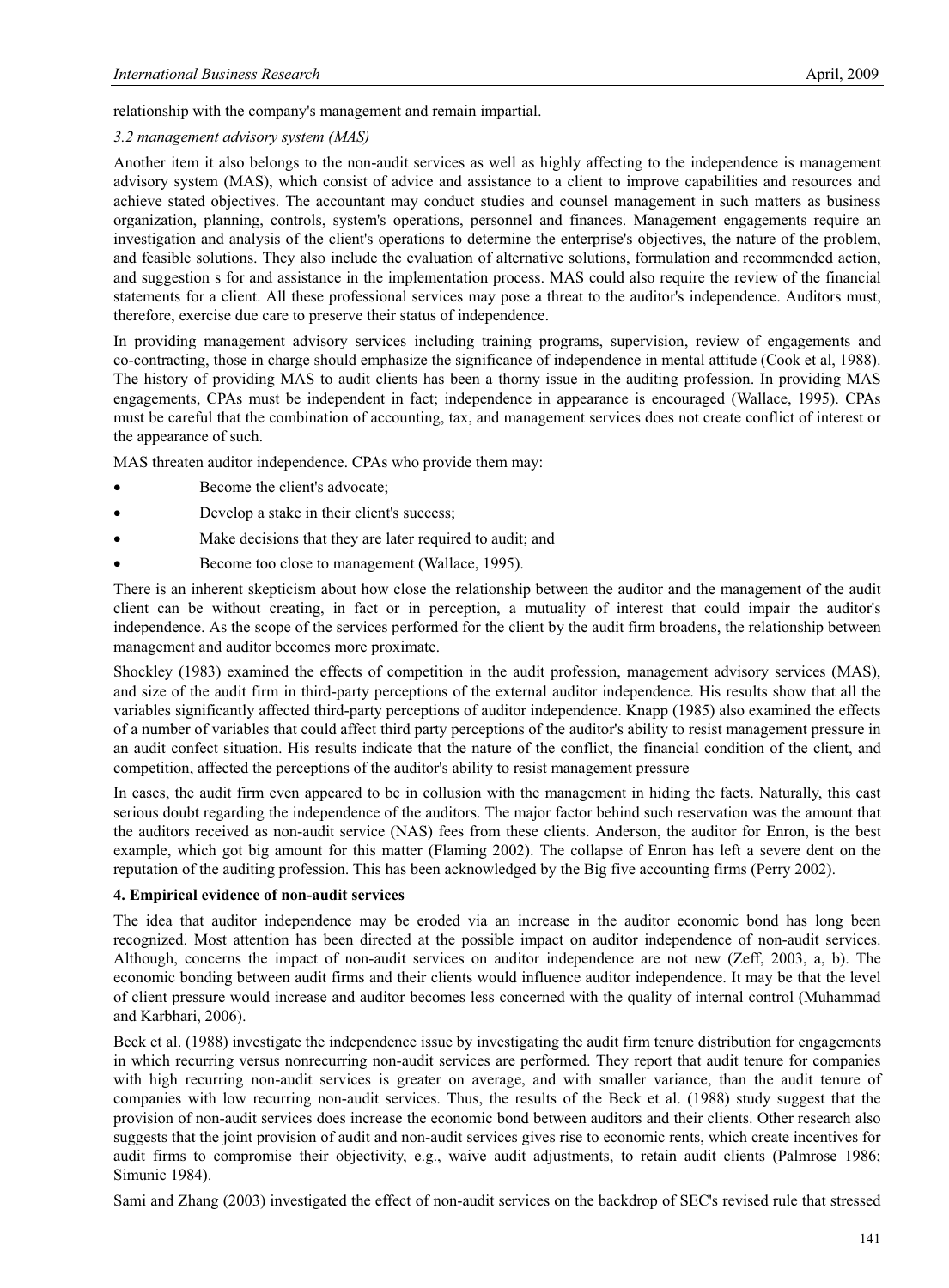perceived audit independence. They suggested that investors perceive that non-audit services impair auditors' independence.

According to Dopuch et al (2003) found that disclosure of non-audit services reduced the accuracy of investors' beliefs of auditors' independence in fact when independence in appearance was inconsistent with independence in fact.

Beattie et al (1999) conducted a questionnaire survey examined 45 economic and regulatory factors that could impair audit independence. A high level of non-audit fees was ranked as a top threat factor by users (financial journalists) and prepares (financial directors). A significant positive relationship between non-audit service fees and audit fees has been reported in the number of studies (Mc Meeking et al, 2002).

Sharma and Sidhu (2001) examined audit opinions of bankrupt companies of found that higher non-audit service fees influenced audit opinion regarding going concern.

Jenkins and Krawczyk (2000) identified four types of NAS, namely, legal services, software training, internal audit outsourcing and actuarial service. They examined how the performance of NAS influenced the perceptions of audit independence. They concluded that investors favored disclosure of NAS fees, irrespective of its materiality, whereas auditors favored such disclosures only if these were material. The result of the analysis also indicated that perceptions did not differ significantly among differing types of NAS, nor did it get affected by the levels of materiality.

Swanger and Chewning (2001) discovered significant associations between auditor independence and joint provision of non-audit services by staff separation. Jenkins and Krawczgk (2001) found that joint provision of audit and non audit services had positive impact on the perceptions of auditor independence, and also discovered that disclosure of the amount of non audit service and audit fees was preferred by investors. In the same fashion, Rayhunadan (2003) lend support that the SEC's argument that disclosure of non-audit service fees could influence shareholders voting decisions, observing that shareholders did not consider that the provision of non-audit services would threaten auditor independence even if the companies purchased very lay non-audit services from their auditors. Frankel et al (2001) provides empirical evidence on the effect of non-audit services provision on auditor independence and whether the market values fee disclosure. The authors collected fee information from 4000 proxies filed with the SEC between February and June 2001. A significant negative market reaction was found with respect to firms with the highest unexpected non-audit service fees. Looking at earnings management, the authors document that companies with higher level of non-audit service provided by their audit firms are more likely to meet or beat earning benchmarks. The authors conclude that the provision of non-audit services can threaten auditor independence.

Although there are market-based incentives for auditors to remain independent, there are also forces that potentially threaten auditor independence. Specifically, regulators are concerned about two effects of non-audit services. One is a fear that non-audit service fees make auditors financially dependent on their clients, and hence less willing to stand up to management pressure for fear of losing their business. The other is that the consulting nature of many non-audit services put auditors in managerial role (Defond et al 2002). These concerns are summarized in the following quote from the SEC regulations mandating fee disclosures (SEC, 2000). Auditor's services relationship raises two types of independence concerns. First, the more the auditor has at stake in its dealing with the audit client, particularly when the non-audit services relationship has the potential to generate significant revenues on top of the audit relationship. Second, certain types of non-audit services, when provided by the auditor, create inherent conflicts that are incompatible with objectivity.

Elder et al. (2003) investigate the relation between auditor size, non-audit services, and loan loss provision of commercial banks audited by Big 5 CPA firms. They find a positive relation between non-audit services and loan loss provisions. As a result, no evidence supports a relation between non-audit services and reduced auditor independence. Craswell et al. (2002) use a qualified audit opinion as an indicator of the exercise of auditor independence and measure fees dependence at both the national audit firm level as well as the local office level. They find that the level of auditor fees dependence does not affect auditor propensity to qualify their audit opinions.

In addition, Kinney, Palmrose and Scholz (2004) assume that restatements of previously issued financial statement reflect low-level auditor independence and do not find a statistically significant and positive association between non-audit fees and restatements.

Lee, et al, (2003) find that auditors providing both services will allow higher magnitude of income-increasing accruals, where they find no significant relationship between income-decreasing accruals and provision of non-audit services. Lu (2003) investigates whether the association between non-audit fees and auditor independence is moderated by the level of engagement risks. She finds no relationship between non-audit fees ratio and the absolute value of abnormal accruals, but a significant interactive effect of engagement risk and non-audit fees, suggesting that high engagement risks leads auditor to suppress clients' earnings management. Using types of auditor reports as a dependent variable, Hu (2001) shows that provision of non-audit service is related to the type of audit report and the change of auditors. The study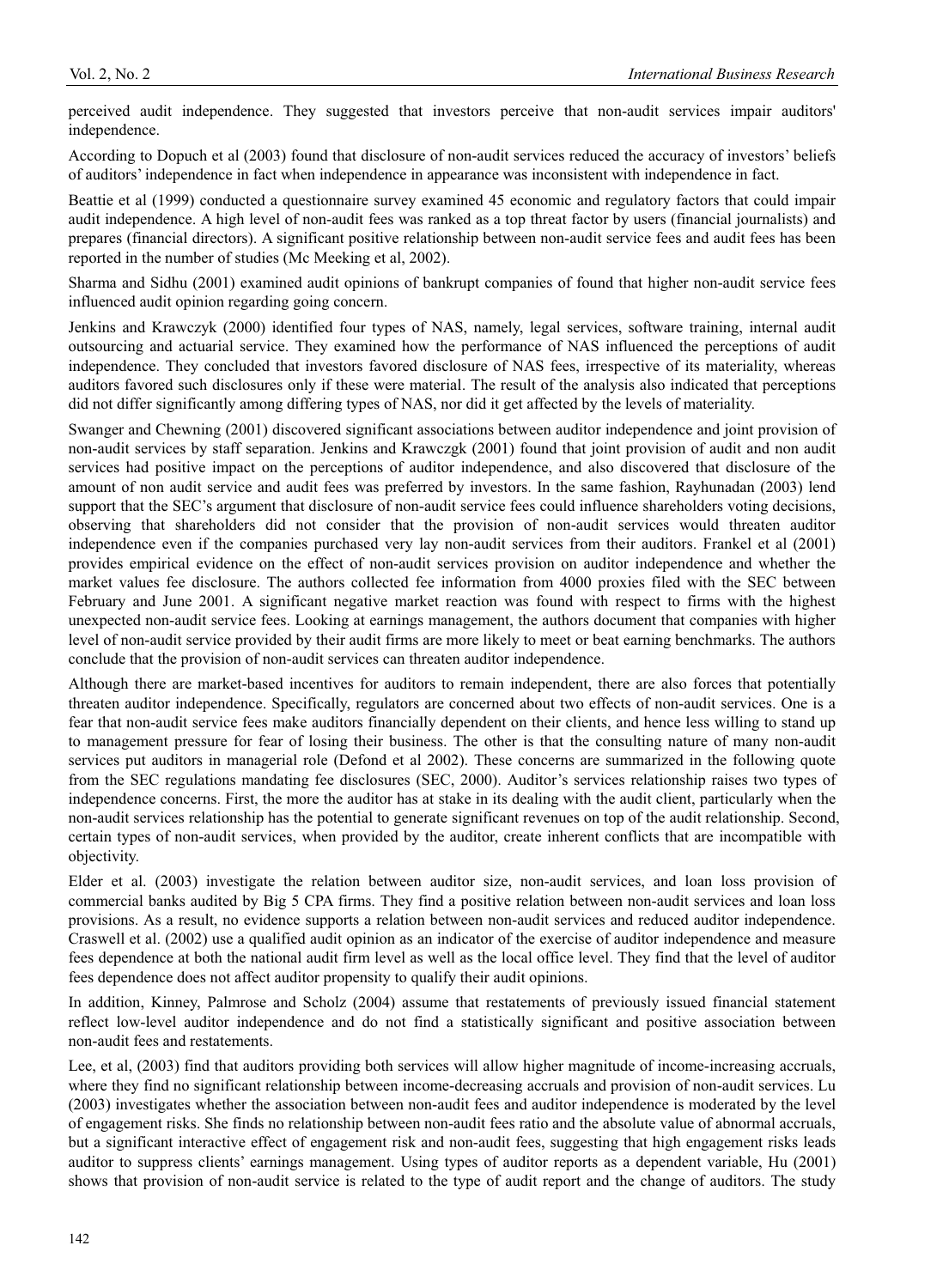further indicates that the likelihood of auditor change becomes lower as the CPA firm renders both services, implying that auditor independence may be affected.

Joe (2003) examines if auditors are more likely to issue going-concern modified opinions when the client has the subject of negative press coverage prior to the date of the audit opinion. The results show that negative press coverage leads the auditor to modify the audit opinion. Thus, using opinion type as a proxy also suffers from measurement error.

More recent; questionnaire survey of audit firms and listed companies in the Kingdom of Bahrain to investigate the perceptions on the issue of auditors' independence with regard to rendering non-audit services (NAS0) by Lal Joshi at al, (2007). The results of auditors and client executives support the proposition that independence is impaired if the auditor also renders non-audit services. However, most respondents from both groups indicated that NAS provided by company auditors affects the auditor independence to a limited extent only, and opine that such services should not be prohibited. Most listed companies obtain NAS from their company auditors, but the NAS fee ratio to audit fees is not high. Auditors and listed companies perceive that independence is not at all compromised or tends to be compromised to a limited extent for 15 types of NAS. The perceptions differed based on the size, non-audit fees and foreign operations for some of the NAS.

#### **5. Reaction to non-audit services**

After several scandals mainly in international dimensions several professionals and academics took reaction regarding to non-audit services. They attempt to clarify the nature of non-audit services as well as re defined it. The main question is how much they reached them goals?

The provision of non-audit services (NAS) by auditors to their audit clients has been regarded by regulators in the UK, the US, Australia and various other countries as a threat to auditor independence (Craswell, 1999).

Hillison and Kennelley (1988) had recommended three additional alternatives to a total prohibition of NAS provision to audit clients: (i) offer NAS to non-audit clients only; (ii) prohibit certain types of NAS; or (iii) permit all types of NAS with full disclosure requirements. They alleged that although prohibiting all NAS would produce the greatest positive impact on perceptions of auditor independence, it would be the most drastic action. They favored permitting all types of NAS with full disclosure because it would create the least resistance from practitioners, avoid companies' rejection on disclosure, and it would possibly be effective in monitoring audit clients' acquisition of NAS. Although a conflict of interest might arise from the joint provision of audit and non-audit services to audit clients, it might be inappropriate to prohibit accounting firms from offering non-audit services if this issue is observed from the 'business efficiency' perspective (Chandler and Edwards, 1996, p.26). Fearnley and Beattie (2004) reviewed prior studies and concluded that there is no need for total prohibition of joint provision of audit and NAS, as the dilemma could be overcome by the following suggestion: "more transparency about how firms manage the conflicts of interest that NAS provision creates; whether audit partners are rewarded for earning NAS; and the nature of the NAS being provided" Additionally, audit committees should play their role in approving the provision of NAS.

After the Enron collapse, the Coordinating Group on Audit and Accounting issues (CGAA) set up in 2002, put forward a number of suggestions, including for example that "there should be a strong presumption against providing internal audit services other than an exceptional circumstances" (CGAA, 2003). The CGAA found that then existing aggregate figures for non-audit services do not provide sufficient information to reassure investors and others about an auditor's independence, in the light of the significant volumes of non-audit being done.

The US Securities and Exchange Commission issued its final rule, strengthening the Commission's requirements become effective for periodic annual filings about non-audit services for the first fiscal year ending after December 15, 2003(SEC, 2003).

The UK combined code on corporate governance (FRC, 2003) acknowledging the importance of non-audit service fees in maintaining audit independence, requires that the audit committee should develop, and recommend to the board, the company's policy regarding purchase of non-audit service from the auditors. It is also requires annual reports to explain how, in the presence of non-audit service, audit independence has been safeguard.

The APB (2004) has issued five ethical standards, one of which directly relates to non-audit services and identifies numbers of threats to independence and suggests safeguards in those situations. Non-audit service fees related measures include prohibition on providing tax services to an audit client, which involves acting as an advocate for the client before an appeals tribunal of the financial statements. Also the APB ethical standards allow purchase of non-audit services only if a member of client has the capability to make independent judgments and decisions on the basis of the information provided on consequently, which involves the auditor in exercising a function that is the responsibility of the management.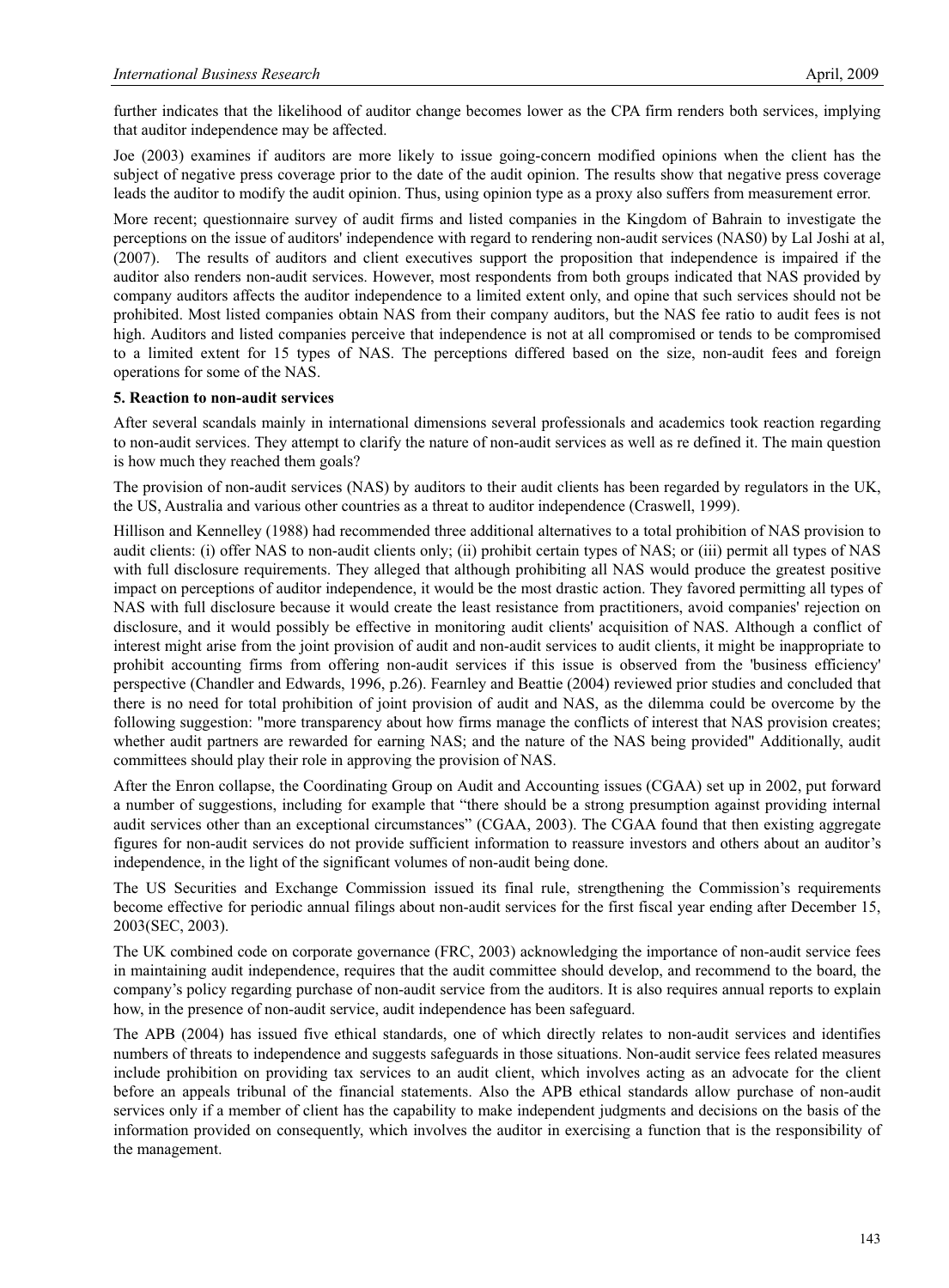In Europe, the Wanters Ruling of the European Court of Justice, by which national law can forbid lawyers for working with auditors, in order to protect the proper practices of the legal profession, has been followed by a different proposal for a Directive on Professional Services in the Market (E.C. 2004).

Levitt (2000) the Chairman of the SEC stated that he had asked SEC staff to prepare a rule making initiative related to the expanded non-audit services offered to public company audit client. He noted that the initiative would address fundamental public policy questions, including whether there should be limits on the types of services that an auditor can render to public audit client, how firms should be structured to ensure independence, and whether firms should be permitted to affiliate with entities that the firms themselves would not be allowed to provide to those clients.

#### **6. Conclusion**

In the weakness of the Enron and so many large companies bankruptcy regulates taken actions to curtail auditor provided non-audit services. These actions are based on the premises that non-audit service fees impair auditor independence by making the auditor economically dependent on the client and that the consulting nature of non-audit services reduces the auditor's objectivity.

However, on one hand according to agency theory managers looking for self-interest in companies and they desire to reach them interest, in the other hand auditor may have economical interest in the clients company, so managers simply offering non-audit service and auditors accepts because of them benefits, because of unclear regulation they are practicing audit services as well as non-audit services.

In short, evidence suggests that although auditors have market based incentives to remain independent, auditor independence may be threaten when an auditor provide non-audit services to their clients and is reasonable that the non-audit services actually impair independence. However, some professional and academic took action to clarify and limited non-audit services but it seemed not much enough; thus, national and international professions should be redefined accounting and auditing regulation as well as scanted new regulation regarding to no-audit services and giving clear picture about that services to auditors as well as investors, and heavy penalties, to whom overriding these regulation.

## **References**

Abu Bakar, A,. Bdul Rahman, A., and, Abdul Rashid, H. (2005). Factors Influencing Auditor Independence: Malaysian Loan Officers' Perceptions, *Managerial Accounting*, Vol. 20, No. 8, pp: 804-822.

AICPA. (1988). *Code of Professional Conduct: Rule 100*, American Institute of Certified Public Accountants, Available at: www.aicpa.org

Arens, A., Loebbecke, J., Iskandar, T., Susela, S., Isa, and Boh, M. (1999). *Auditing in Malaysia: An Integrated Approach,* Prentice-Hall, Selangor.

Ashbaugh, H. (2004). Ethical Issues Related to the Provision of Audit and Non-Audit Services: Evidence from Academic Research, *Journal of Business Ethic*, Vol.52, pp: 143-148

Ashbaugh, H. Lafond and Mayhew. (2003). Do Non-Audit Services Compromise Auditor Independence? Further Evidence, *Accounting Review*, Vol.78, No.3, pp: 611-639.

Auditing Practice Board (APB). (2004). *Ethical standards*, London: Financial Reporting Council Australian Society of Certified Practicing Accountants and the Institute of Chartered Accounting in Australia (2001). Statement of Auditing Practice AUP 32, Audit Independence in Auditing handbook, Volume 2 of the Accounting and Auditing handbook.

Bartlett, R.W. (1993). A Scale of Perceived Independence: New Evidence on an Old Concept, *Accounting, Auditing & Accountability Journal*, Vol. 6 No.2, pp. 52-67.

Beattie, V. Fearnley and Brandt, R. (1999). Perception of Auditor independence: UK Evidence, *Journal of International Accounting, Auditing and Taxation*, Vol. 8 No.1, pp: 67-107.

Beck, P., Frecka, T., and Solomon, I. (1988). An Empirical Analysis of the Relationship between MAS Involvement and Auditor Tenure: Implications for Auditor Independence, *Journal of Accounting Literature*, Vol. 7, pp: 65-84.

Brandon, D., Crabtree, A., and Maher, J. (2004). Non-Audit Fees, Auditor Independence and Bond Ratings, *Auditing: A Journal of Theory and Practice*, Vol. 23, No. 2, pp. 89-103.

Brierley, J and Gwilliam, D. (2003). Human Resource Management Issues in Audit Firms: A Research Agenda, *Managerial Auditing Journal*, Vol. 18, No. 5, pp. 431-438.

Chandler, R., Edwards, J., and Anderson, M. (1993). Changing perceptions of the role of the Company Auditor: 1840-1940*, Auditing and Business Research,* Vol. 23, No. 92, pp: 443-459.

Church, B and Zhang, P. (2002). *Independence in Appearance: Non-auditing Services and Auditor Fee Disclosures*, Working Paper, Toronto University.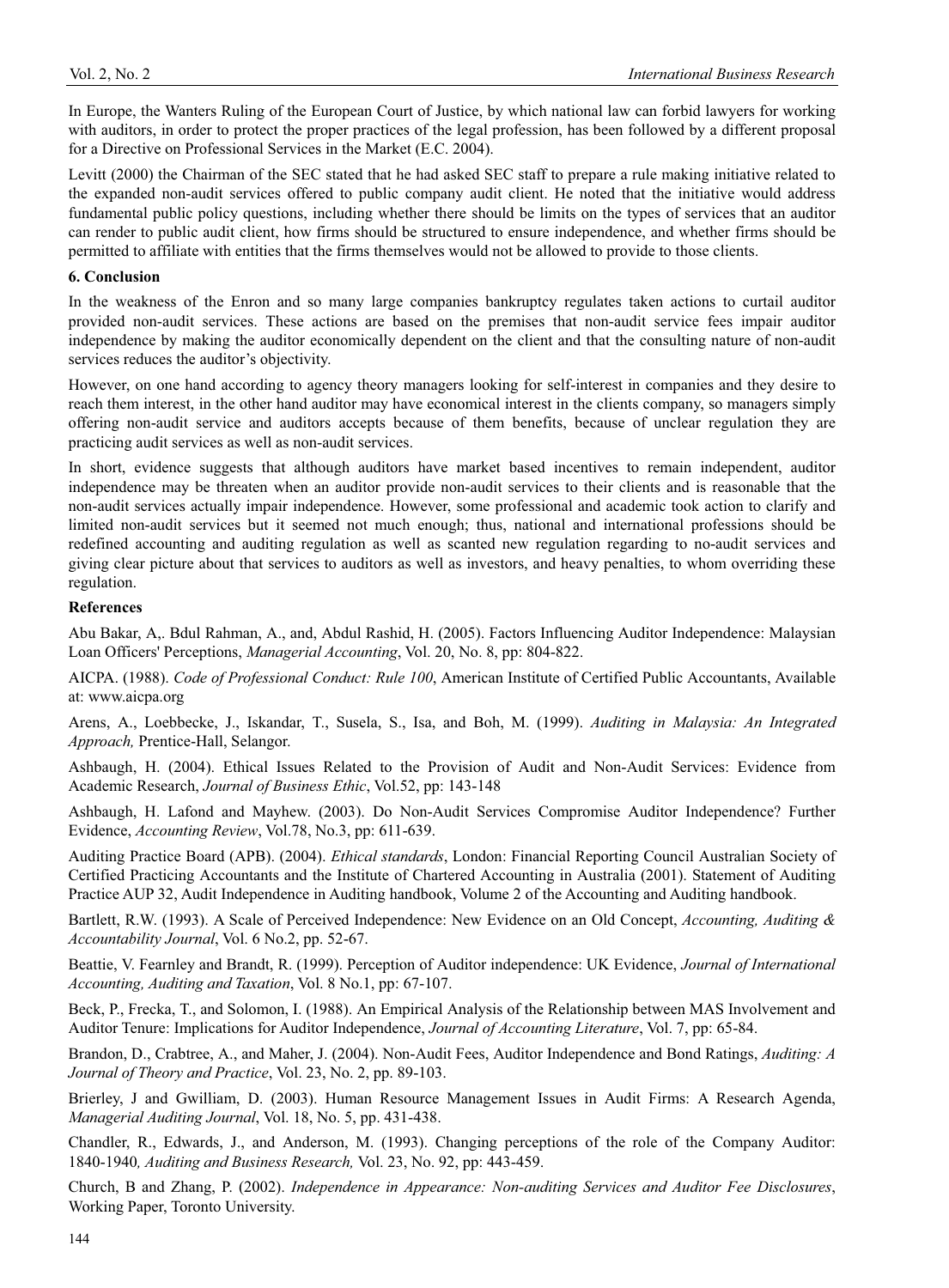Citron, D. (2003). The UK's Framework Approach to Auditor Independence and The Commercialization of The Accounting Profession, *Accounting, Auditing and Accountability Journal*, Vol. 16, No. 2, pp. 244-272.

Cook, J.W and Winkle, G. (1988). *Auditing,* Houghton Mifflin, Boston, MA,.

Coordinating Group on Audit and Accountability (CGAA). (2003). *Final Report to Secretary of State for Trade and Industry and the Chancellor of Exchequer,* URN 03/567

Crasewell, A., Stokes, D., and Laughton, J. (2002). Auditor Independence and Fees Dependence, *Journal of Accounting and Economics,* Vol. 33, pp: 253-275.

Craswell, A. T. (1999). Does the Provision of Non-audit Services Impair Auditor Independence, *International Journal of Auditing*, Vol. 3, pp: 29-40.

Cullinan, L. (2004). Enron as A Symptom of Audit Process Breakdown: Can the Sarbones – Oxley Act Cure the Disease, *Critical Perspectives on Accounting*, Vol. 15, No. 617, pp. 853-864.

De Angelo, L.E. (1981). Auditor Independence, Low Balling, and Disclosures Regulation, *Journal of Accounting and Economics*, Vol. 3, pp: 183-199.

Defond, M. Raghunandan and Subramangam, K. (2002). Do Non-Audit Services Fees Impair Auditor Independence? Evidence from Going Concern Audit Opinions, *Journal of Accounting Research*, Vol. 40, pp: 1247-1273.

Dopuch, N., King, R., and Schwartz, R. (2003). Independence in Appearance and In Fact: An Experimental Investigation, *Contemporary Accounting Research*, Vol. 20, No. 1, pp: 279-114.

E.C. (2004) Prepared For A Directive of The European Parliament and Council on Statutory Audit. Commission Recommendation, 2004/177

Elder, R., Zhou, J., and Chen, K. (2003). *Non-audit Services and Earnings Management by Commercial Banks,* Working paper.

Elliott, R.K. and Jacabson, P. (1992). Audit independence: Concept and Application, *the CPA journal*, Vol. 62, No. 3, pp. 34-39.

Fearnley, S. and Beattie, V. (2004). The Reform of the UK's Auditor Independence Framework after the Enron Collapse: An Example of Evidence Based Policymaking, *International Journal of Auditing,* Vol. 8, pp: 117-138.

Flaming, L. (2002). Do *Non-audit Service Affect Investor Judgment?, Evidence Using Auditor Fee Proxy Disclosures,* university of Oklahoma, Working paper.

Flint. D. (1988). *Philosophy and Principles of Auditing: An introduction*, London, Macmillan Education LTD.

Frankel, R., Johnson, M., and Nelson, K. (2001). Auditor Independence and Earning Quality, Working paper, (Stanford University).

FRC. (2003). *The Combined Code on Corporate Governance*, Available at www.FRC.org.UK

Ghosh, A. and Moon, D. (2005). Auditor Tenure and Perceptions of Audit Quality, *Accounting Review*, Vol. 80, No. 2, pp. 585-612.

Gul, F,. and Tsui, J. (1992). An Empirical Analysis of Hong Kong Bankers' Perceptions of Auditor Ability to Resist Management Pressure in an Audit Conflict Situation, *Journal of International Accounting, Auditing and Taxation*, Vol. 1, No.2, pp: 177-190.

Gul, F. (1989). Bankers' Perceptions of Factors Affecting Auditor Independence, *Accounting, Auditing & Accountability Journal*, Vol. 2, No.3, pp. 40-51.

Gwilliam, D. (2003). *Audit Methodology, Risk Management and Non-Audit Services, London*, The Institute of Chartered Accountants, England and Wales.

Higson, A. (2003)*. Corporate Financial Reporting: Theory and Practice*, London: Sage Publication.

Hillison, W. and Kennelly, M. (1988). The Economics of non-audit services, *Accounting Horizons*, Vol. 2, No. 3, pp: 32-40.

Hu, C,N. (2002). *The Association between Non-audit Services and Auditor Independence*, Master thesis, National Taipei University.

IFAC. (2001). IFAC *Code of Ethics for Professional Accountants,* International Federation of Accountants.

Independence Standard Board (ISB). (2000). Exposure Draft (Ed00-2). *Statement of Independence Concepts: A Conceptual Framework for Auditor Independence*, New York, NY.

Jenkins. G, and Krawczy, K. (2000). *The Relationship between Non-Audit Services and Perceived Auditor Independence,*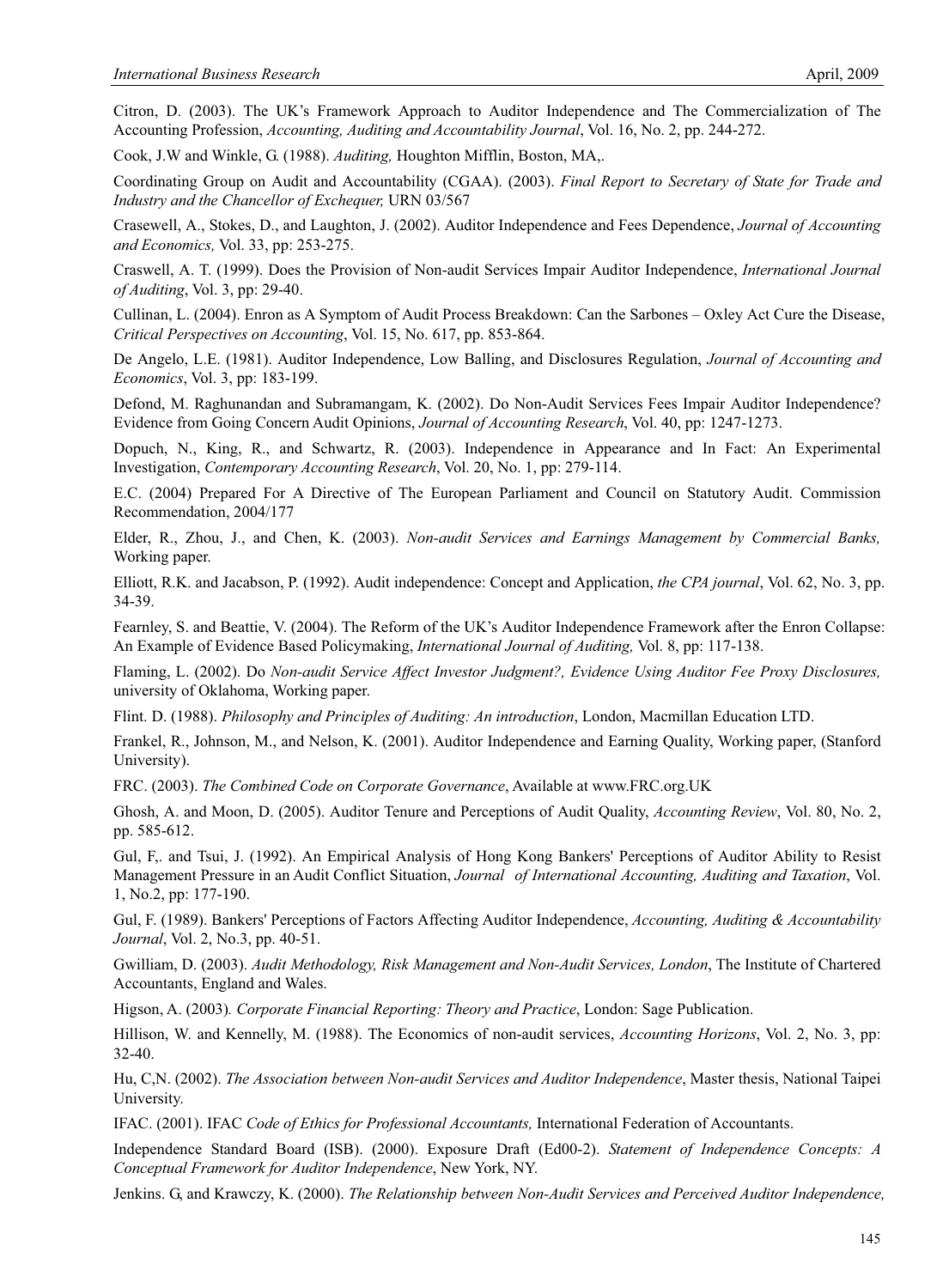SSRN (working Paper) available at: www.ssrn.com

Joe, J.R. (2003). Why Press Coverage of a Client Influences the Audit Opinion, *Journal of Accounting Research,* March, pp: 109-133.

Karnish J. and Levine, B. (2004). Discipline with Common Agency: The Case of Audit and Non-Audit Services, *Accounting Review*, Vol.79, No.1, pp: 173-200.

Kinney, W., Palmrose, Z., and Scholz, S. (2004). Auditor Independence, Non-audit Service, and Restatement: Was the U.S. Government Right? *Journal of Accounting Research*, 561-588, (June 2004).

Knapp, M. (1985). Audit Conflict: An Empirical Study of The Perceived Ability of Auditors to Resist Management Pressure, *the Accounting review*, pp: 202-211.

Kosmala, K. (2003). The True and Fair View Construct in the Context of Publish Transaction Economy: Some Local Insights, *European Accounting Review*, Vol. 12, No. 3, pp. 465-487.

Lal Joshi. P, Wayne G. Bremser, J. Hemalatha, and Jawaher Al-Mudhaki. (2007). Non-audit Services and Auditor Independence: Empirical Findings from Bahrain, *International Journal of Accounting, Auditing and Performance Evaluation* (IJAAPE). Vol. 4, No. 1, pp: 89-107.

Lee, A. (1993). *Corporate Audit theory, Devon*, Chapman and Hall.

Lee, C. R., Xu, C., and Chen, C. (2003). The Study of Non-audit Service and Abnormal Accruals, *Accounting Review*, Vol. 37, pp: 1-30,

Levine, C. and Karnish, L. (2000). Discipline with Common Agency: The Case of Audit and Non-Audit Services, (Working paper, Duke University).

Levitt, A. (2000). *Renewing the Covenant with Investors*, University Center for Law and Business, Working paper.

Lu, C. W. (2003). *The Effect of Non-audit Fees and Engagement Risk on Auditor Independence*, Master thesis, National Taiwan University.

Mautz, R.K. and Sharaf, R. (1964). *The Philosophy of Auditing, American Accounting Association*, Sarasota, FL.

Mc Meeking, Pope, K and Peasnell. (2002). *The Determinants of the UK Big Six Premium*, (working paper, University of Exeter).

Mednick, R. ( 1990). Independence: let's Get Back to Basics, *Journal of Accountancy*, Vol. 169,January, pp. 86-93.

Muhamad, Z., and Karbhari, Y. (2006). *Audit, Non-Audit Services and Auditor Independence*, Staff Paper, Center of Excellence for Applied Financial and Accounting Studies Faculty of Economic and Management (University of Putra Malaysia).

Olazabad, A and Alwer, E. (2001). Independence and Public Perception: Why We Need to Care? *Journal of Accountancy*, pp: 69-71.

Orren, G. (1997). *The appearance Standard on Audit Independence: What We Know and What We Should know?* A Report Prepared on Behalf of the AICPA in Connection with the presentation to the Independence Standard Board.

Palmrose, Z. (1986). The Effect of Non-audit Services on the Pricing of Audit Services: Further Evidence, *Journal of Accounting Research*, Vol. 24, pp: 405-411.

Pany, K and Reckers, P. (1988). Auditor Performance of MAS: A Study of Its Effects on Decisions and Perceptions, *Accounting Horizons*, June, pp, 31-8,

Perry, M. (2002) *First Big Five Move to defend Profession after Enron*, available at: www.accountancyage.com

Public Oversight Board (POB). (2000). *The Panel on Audit Effectiveness Report and Recommendations* (CT, POB).

Quick, R. and Rasmussen, W. (2005). The Impact of MAS on Perceived Auditor Independence – Some Evidence from Denmark, *Accounting Forum,* Vol. 29, pp: 137-168.

Raghunandan, K. (2003). Non-Audit Services and Shareholders Ratification of Auditors' Appointments, *Auditing: A Journal of Practice and Theory*, Vol. 22, No. 1, pp: 155-163.

Sami, H and Zhang, Y. (2003). *Do Non-audit Service Impair independence Perceived by investors*?, Temple University, Working Paper.

Securities and Exchange Commission (SEC). (2000). *Revision of the Commission's Auditor Independence Requirements*, (Releases No. 33-79919) (SEC, Washington, DC).

Sharma, D and Sidhu. (2001). Professionalism Vs. Commercialism: the Association Between Non Audit Services and Audit Independence, *Journal of Business Finance and Accounting*, Vol. 28, pp: 595-617